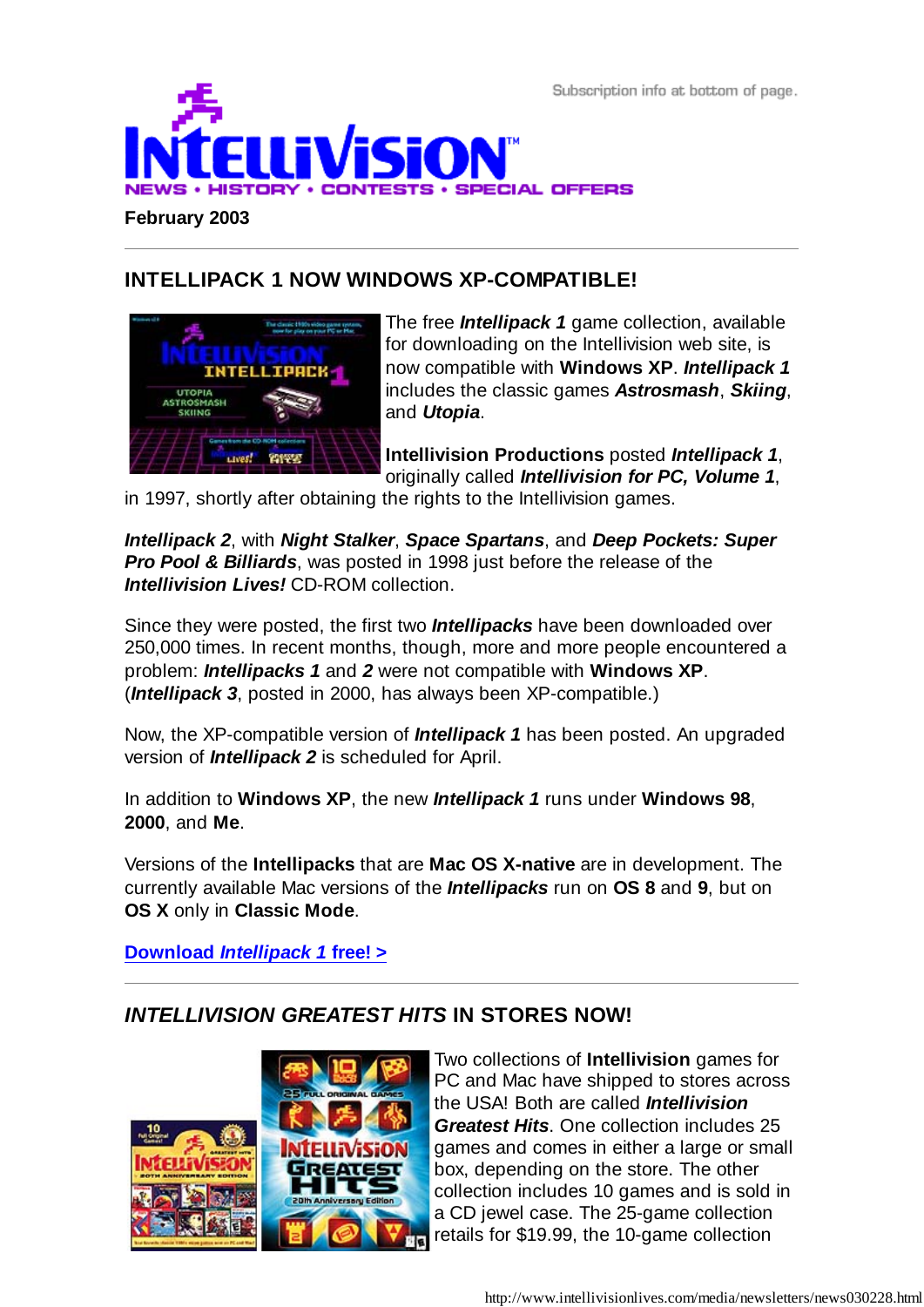for \$9.99. 25-game version in hox

The stores carrying the 25-game version

are **Target**, **Fry's**, **Babbage's**, **CompUSA**, **Best Buy**, **Sam's Club**, and **Costco**. Currently, the 10-game version is primarily at **Fry's** and some smaller retailers. More stores are expected to carry one or both versions soon.

If you go to the store and can't find *Intellivision Greatest Hits* on the shelf, ask for it! Let them know: **"I want my Intellivision!"**



**More information about** *Intellivision Greatest Hits***, including game lists >**

# **DATES ANNOUNCED FOR THIS YEAR'S CLASSIC GAMING EXPO**



Mark your calendar! The sixth **Classic Gaming Expo** will be held the weekend of **August 9 and 10** in downtown **Las Vegas**. This annual event brings together hundreds of collectors and aficionados with the pioneers of the video game industry!

Once again, **Intellivision Productions** will be there. (Hey, it's our favorite weekend of the year!) Come and meet the **Blue Sky Rangers**! Play unreleased **Intellivision**, **Atari**, and **ColecoVision** games on the original consoles! Check out rare items and oddities from the **Blue Sky Rangers** collection!

We'll be posting more details as August draws closer, but start making your plans now! Don't miss out by waiting too long to make airline or room reservations!

**Visit the Classic Gaming Expo web site for more information >**

# **INTELLIVISION PROGRAMMER RETURNS TO THE BIG SCREEN**



**David Stifel** 

Actor/Intellivision programmer **David Stifel** (*Game Factory*) appears in the Civil War epic *Gods and Generals*, in theaters now. David portrays the Rev. David S. Jenkins.

Says David: *"*This is an amazingly wonderful film! The fact that I have made the final cut is gravy. And it's the first major film scene I've done where I'm completely recognizable as me!



"Unlike most 'historical' films, this one does NOT try to paste a modern sensibility and point of view over past events. It portrays people whose society and world are radically different from ours with no trace of our modern superiority and cynicism.

"It's a film that needs to be supported. I urge you to see this on a BIG screen. Get thee hence to a filmery!"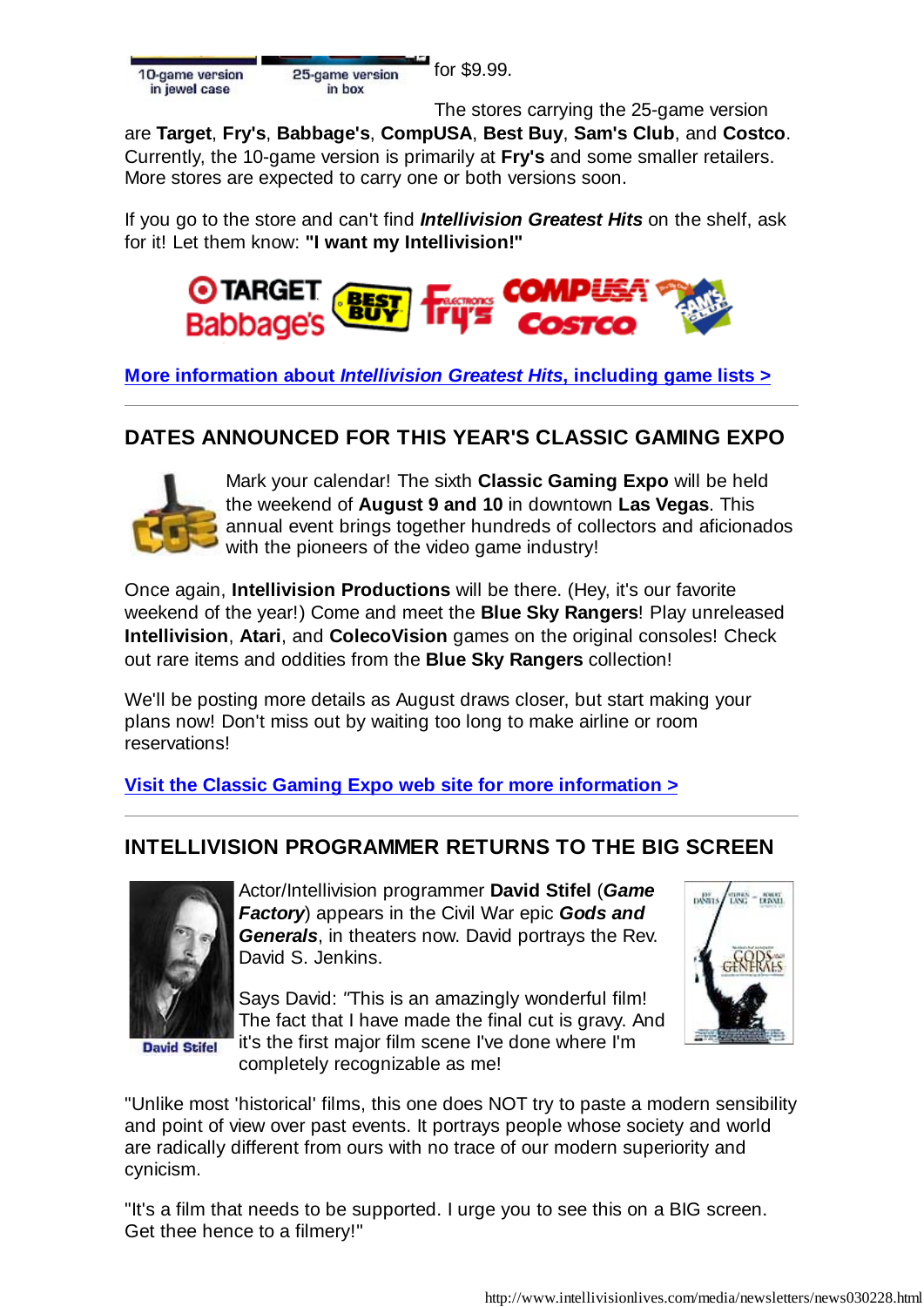David was last seen in Steven Spielberg's *Minority Report* opposite Tom Cruise. David was the one without eyeballs.

**Read more about David and his acting career in the June 2002 newsletter >**

## **INTELLIVISION LORE FROM THE FILES OF THE BLUE SKY RANGERS:**



# **THE INTV-PC/XT COMPUTER**

Most **Intellivision** buffs are familiar with the three attempts **Mattel Electronics** made at producing a home computer: the **Intellivision Keyboard Component**, the **Entertainment Computer System** (**ECS**), and the **Aquarius Home Computer System**.

Less well known is **INTV Corp.'s** foray into the computer business: the **INTV-PC/XT**.

Sold only through a 1986 brochure to those on the Intellivision catalog mailing list, the computer was touted as "From the makers of Intellivision...a name you know. We've been around awhile. We manufacture Intellivision, which brought a new standard of quality to home computer games in 1979. The INTV-PC/XT does the same for personal computers today."

The brochure featured a half-dozen cartoons by Blue Sky Ranger **Keith Robinson** (*TRON Solar Sailer*) of average people using the computer to better their lives.

The INTV-PC/XT sold for \$999.95 plus \$25.00 shipping and handling. It had switchable clock speeds: 4.7 MHz (same as the original IBM-PC) and 8 MHz. It came with 640K RAM, IBM PC-DOS, a monochrome monitor, and two 5.25" floppy disk drives.



In reality, the computer was simply another of the nearly identical IBM-compatibles that a dozen generic companies were selling in the mid-1980s. INTV didn't manufacture it, they just put their label on it.

The brochure - and the use of "XT" in the name of the computer - were a bit misleading. The brochure claimed that "the INTV-PC/XT is a true IBM-PC/XT compatible." Since the IBM-PC/XT (unlike the IBM-PC) came with a built-in hard drive, it could be inferred that the INTV-PC/XT also came with a hard drive. It didn't.

In 1986, over 300,000 people were on the Intellivision mailing list. How many bought an INTV-PC/XT? We don't really know. If any of you out there owned one, we'd love to hear from you!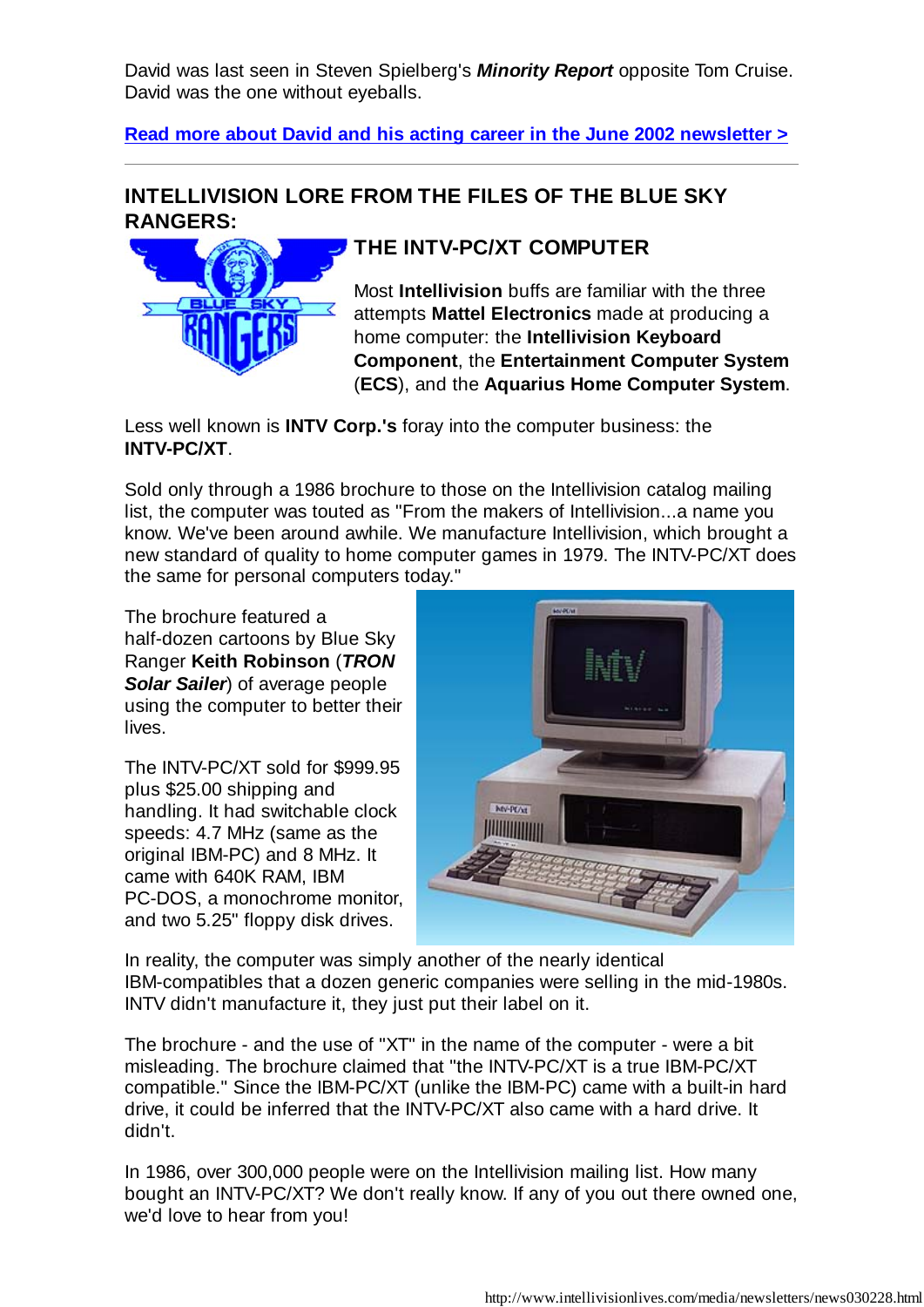

Before and after cartoons by Keith Robinson show one man's success using<br>the INTV-PC/XT. The character is modeled on Blue Sky Ranger Mark Urbaniec (Vectron).

#### **Did you own an INTV-PC/XT? Drop us a line! >**

## **ASK THE BLUE SKY RANGERS!**

### **Gerald Tomyn** writes:



Actually I have a question as to exactly what happened after **Mattel** closed **Intellivision**.

Your information [in last month's newsletter] states that the Intellivision rights were sold to **Terry Valeski** (**INTV Inc.**), yet I distinctly remember seeing Intellivision cartridges from a company called **"Intellivision Inc."** being sold after Mattel closed it. So

**Terry Valeski** what, chronologically, happened? What was this "Intellivision Inc."? I assume it wasn't part of Mattel, and I'd guess it wasn't INTV.

### **Keith Robinson**, graphic designer for **INTV Corp.**, replies:



*Terry Valeski, former Senior Vice President of Marketing for Mattel Electronics, found investors in 1984 to buy the Intellivision rights and inventory from Mattel for \$20 million. He and the investors created Intellivision Inc., with Terry as president, to continue selling the consoles and cartridges.*

*Most of their business was liquidating the remaining inventory from Mattel, but they did reprint some of the more popular games as stock ran out. These carried the Intellivision Inc. name.*

*In 1985, when the Mattel inventory was almost exhausted, Terry bought out his investors for around \$1 million. He dissolved Intellivision Inc. and created a new company, INTV Corp., again with himself as president. INTV manufactured new consoles, reprinted many of the original cartridges, and published new Intellivision games. These all carried the INTV name.*

*Although technically separate legal entities, Intellivision Inc. and INTV Corp. were functionally the same company with Terry Valeski running the show. For simplicity, we usually just refer to the rights going from Mattel to INTV Corp. But yes, from 1984 to 1985, there was an Intellivision Inc.*

**Got a question for the Blue Sky Rangers? Write us here >**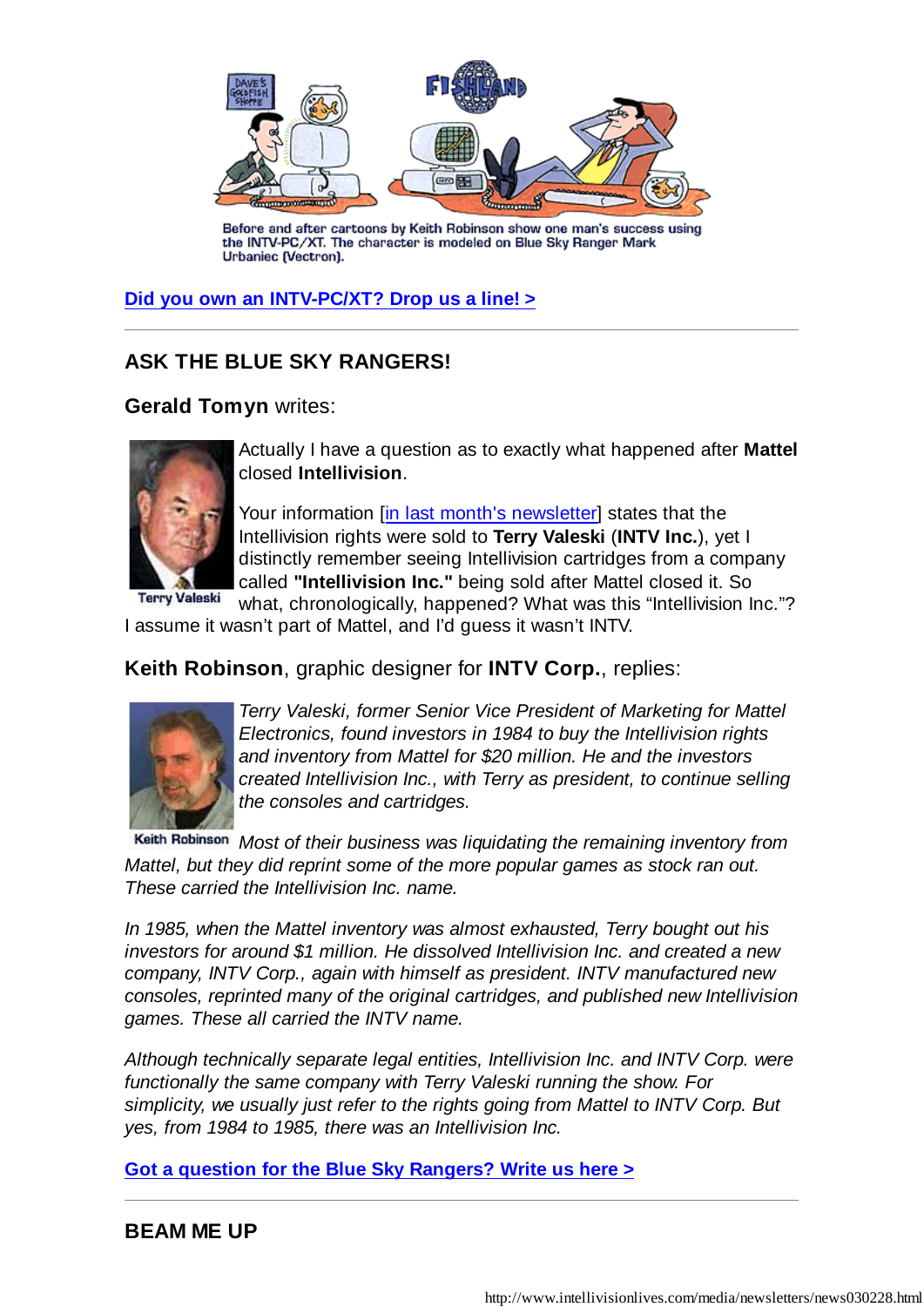

In last month's newsletter, we mentioned that **Robert Sabaroff**, the instruction writer for the Intellivision cartridge *BurgerTime*, also wrote episodes of the TV shows *Star Trek* and *Star Trek: The Next Generation*.

Intellivision programmer **John Tomlinson** points out that Robert wrote the instructions for many games besides *BurgerTime*,

including for John's Intellivision cartridge *Mission X*.

And in sort-of related trivia, **David Rolfe**, designer and programmer of *Major League Baseball*, *Las Vegas Poker & Blackjack*, and *Beamrider*, is the son of **Sam Rolfe**, who wrote an episode of *Star Trek: Deep Space Nine* and many other television scripts, back to the 1950's *Have Gun Will Travel* (which he created).

**For more** *Star Trek***/Intellivision trivia, see "The Cult of 47" in the April 2002 newsletter >**

# **THE INTELLIVISION TRIVIA CONTEST!**

Fifteen of you entered last month's trivia contest. The question:

**Mike Minkoff** and **Mike Breen** were the last two Intellivision programmers employed by Mattel in Hawthorne, California. Who were the *first* two?

Six of you had the correct answer: **Rick Levine** and, once again, **Mike Minkoff**. (Yes, Mike was first in and last out.) Rick and Mike were programming handheld games for Mattel when picked to become the first in-house Intellivision programmers. (Development of previous Intellivision cartridges was done at **APh Technological Consulting** in Pasadena.) Rick and



**Mike Minkoff Rick Levine** 

Mike's first project was jointly developing the 1980 cartridge *PBA Bowling*. (This information could be found on our website on the **Sports Games** page, and on the *Intellivision Lives!* CD-ROM in the *Bowling* production notes and in Rick and Mike's biographies.)

From the 6 correct answers, the random number generator at http://www.random.org/ selected **Jeff Witt** of Atlanta, Georgia as the winner of an **Intellivision coffee mug**.

Congratulations, Jeff! And thanks to all of you for playing!

Now try **this** question: **Lawyers for Atari got what Intellivision game yanked out of a trade show because the prototype version on display used Atari logos for targets?**

#### **Submit your answer >**

(If you have trouble following the above link, or if submitting your answer fails, type the URL http://www.intellivisionlives.com/contest.shtml into your browser